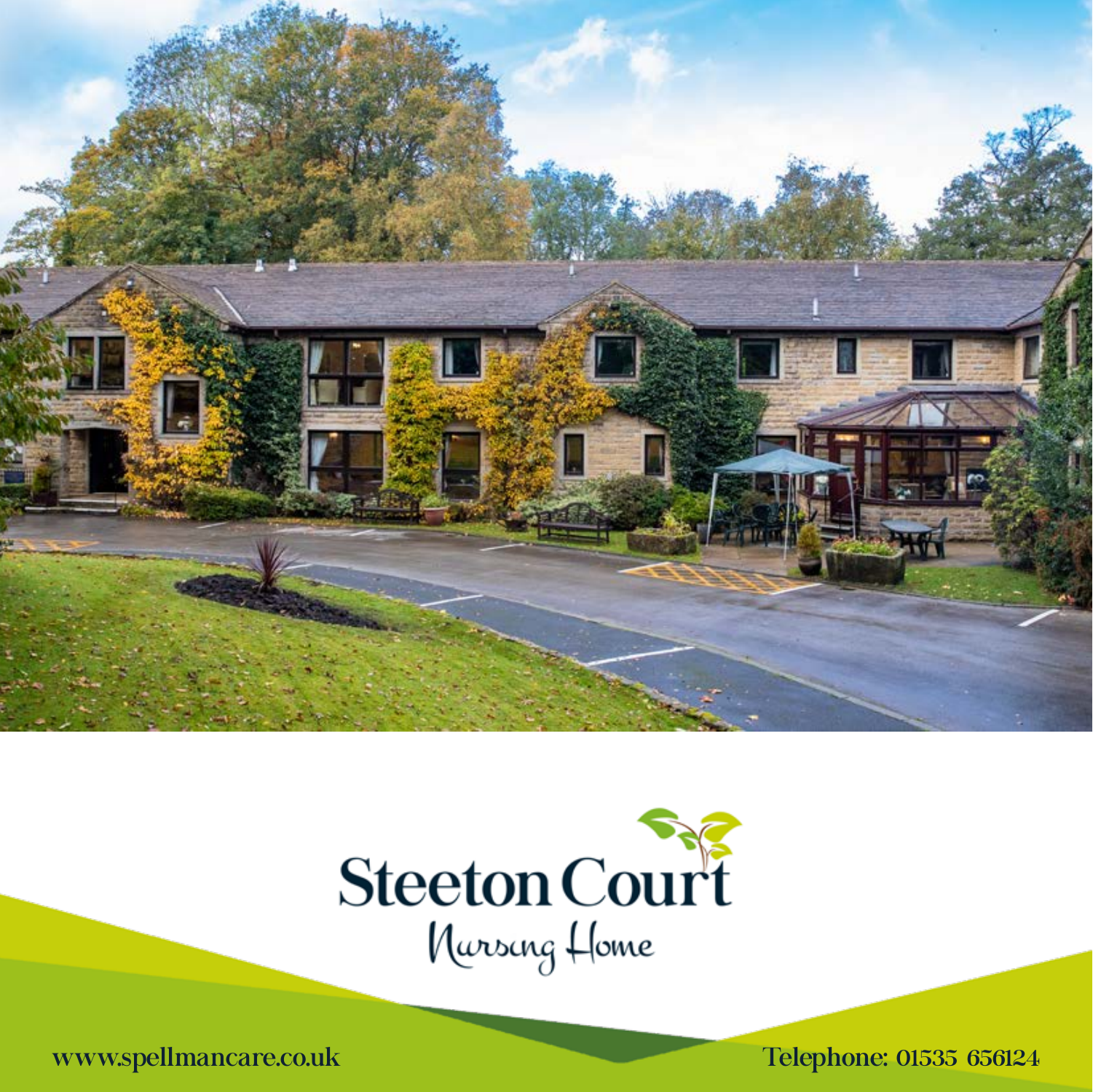

# Steeton Court Nursing Home is a family-owned Nursing Home located in Steeton, Keighley.

**Located in a peaceful leafy residential suburb, surrounded by beautiful gardens with trees and wildlife whilst having excellent facilities.** 

A truly wonderful place combining traditional local stone-built style with the modern convenience and facilities of a purpose-built nursing home.

Steeton Court pride themselves on putting residents needs first whilst striving to create the best environment possible to enable their highly trained staff to care for resident's needs. Moving into a care home can feel like a big change and their aim has always been to support all residents and their families to make this transition as comfortable as possible. Residents are encouraged to personalise their rooms and make it feel like a home from home.

The Home takes great care to get to know residents straight away, understanding their background, likes and needs and all residents have their own personalised care plan.

## Our Home

The Home has four community areas – Heathcliffe, Emily, Branwell and Charlotte. In these communities, we can accommodate 63 residents in general nursing beds and a dedicated memory lane community for residents living with Dementia. Our units are designed to create a safe and positive environment for our residents. All our bedrooms have en-suite facilities and are stylishly decorated. Our communal areas are light and spacious, designed with comfort and social interaction in mind.

We are rated 'Good' by the Care Quality Commission (CQC).

### Dining

The Home prides itself on offering exceptional food, using local suppliers and chefs on-site cooking all meals from scratch to a high standard. All food is nutritious and adjusted to residents tastes and needs.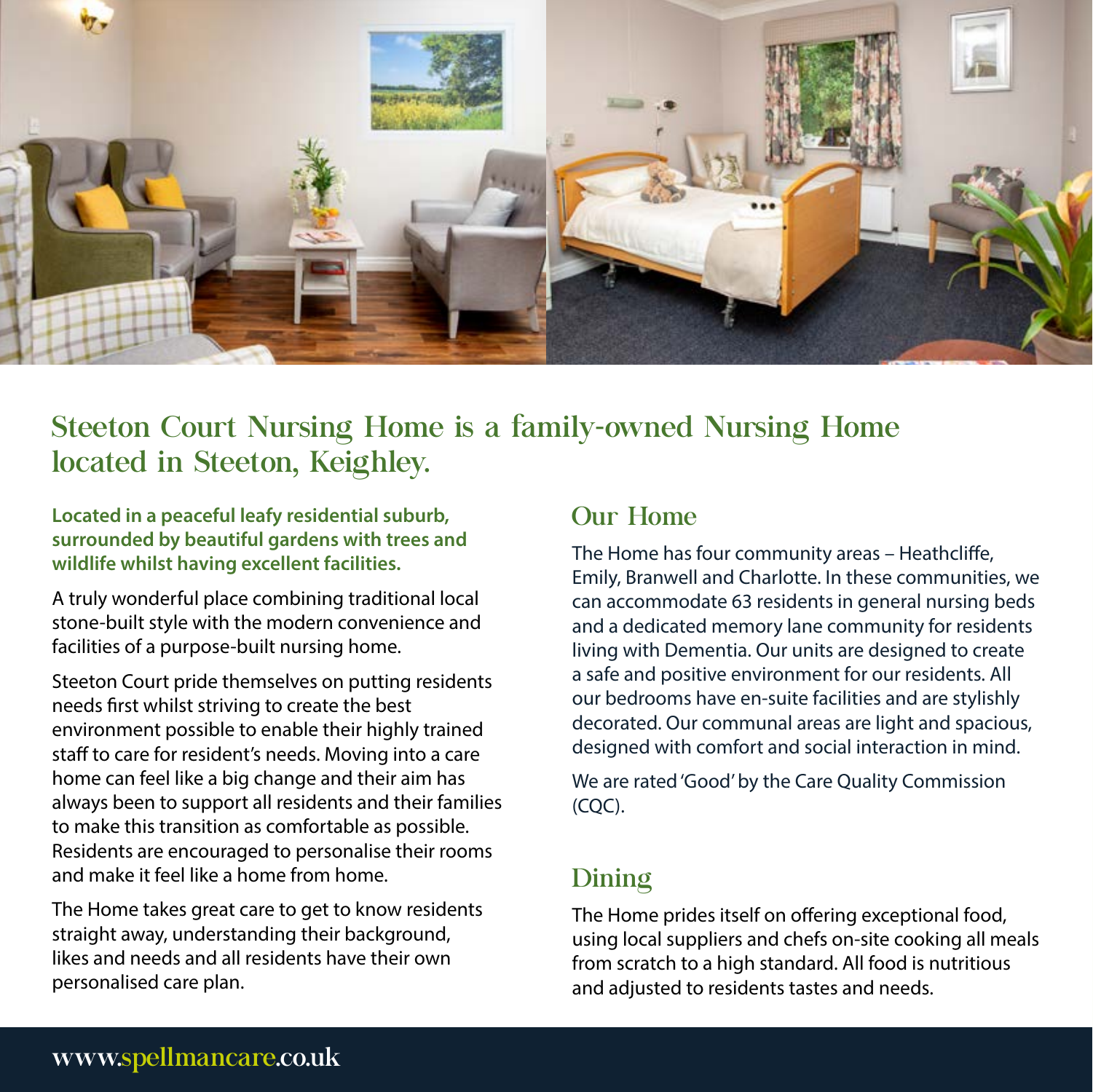

#### Our Team

Belinda is the Registered Home Manager at Steeton Court Nursing Home, and joined in September 2019, after a nursing career within the NHS and care homes for over 45 years, providing services for people with general nursing needs as well as those living with dementia.



She is responsible for the overall management of the home, ensuring the delivery of person-centred care/support services, that promotes independence, choice, and dignity to empower our residents to continue a quality of life. She also ensures the environment is safe and comfortable, ensuring the health and welfare for our residents, the staff team, and visitors.

# Daily life

We have two Activity Coordinators who organise an activity programme for our residents. This varied programme helps to keep residents engaged and supports their well-being. Activities include music, reminiscence and sensory, as well as marking specific dates in the calendar with arts and crafts, special menus and celebrations. We have a dedicated hairdressing salon for residents to enjoy hairdressing and beauty treatments as they wish. We also spend time engaging in one-to-one time with each resident.

## About Us

Spellman Care Homes is a family-run business, which has been operating nursing and residential homes in the local area for over 30 years. There are four homes within the group. All four homes are proud to be rated as 'Good' by the Care Quality Commission (CQC). The other homes in the group are Ghyll Royd Nursing Home, Guiseley; Craven Nursing Home, Skipton and Springbank Care Home, Silsden.